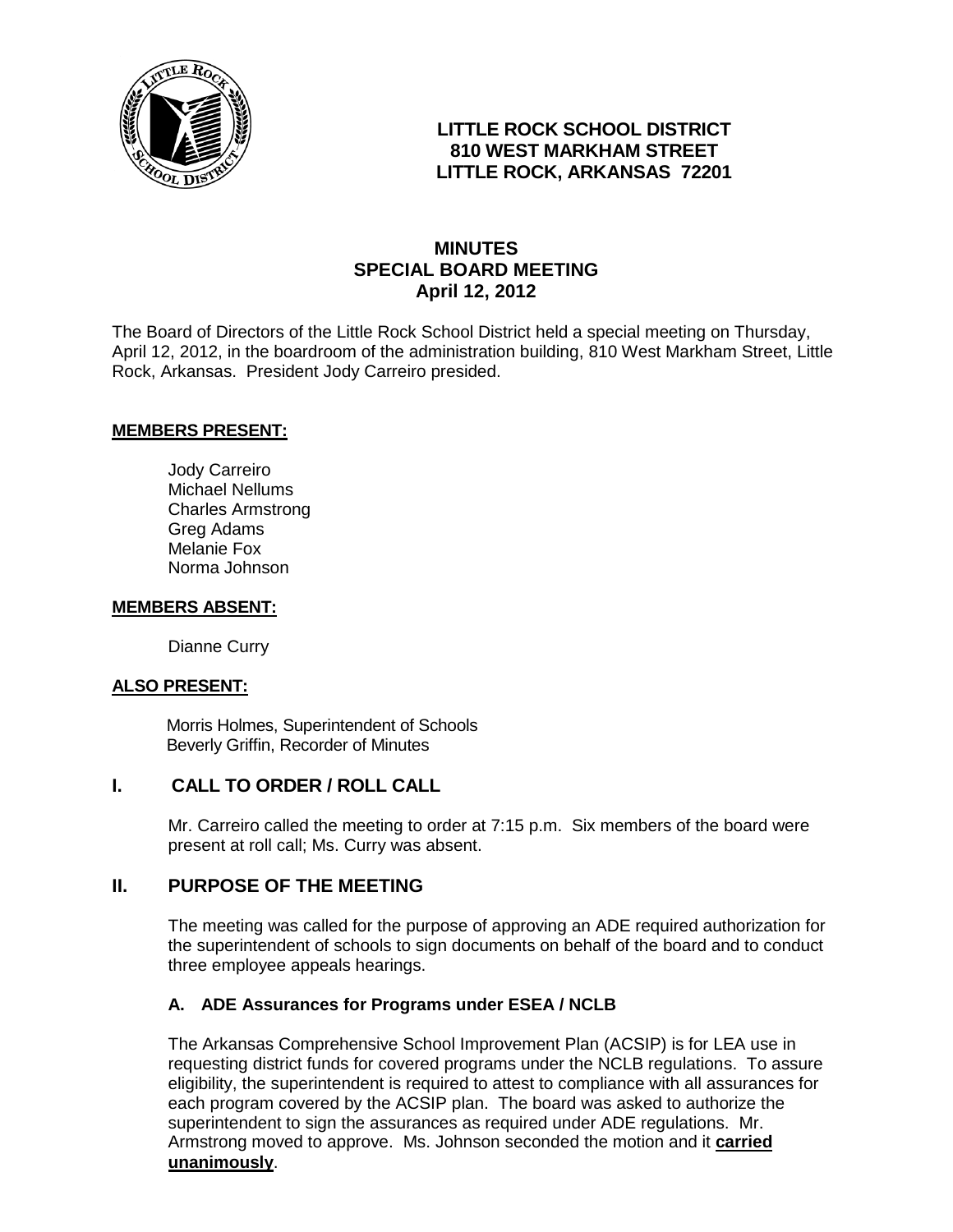#### **B. Employee Appeal Hearings**

**Employee 1** requested an open hearing to appeal a recommendation from the superintendent for a ten-day suspension without pay. Information included in a letter dated January 17, 2012, informed Employee 1 of the suspension based on a failure to uphold a principal's recommendation to expel a student who was thought to be in possession of a handgun on the campus of J. A. Fair High School. The student completed the 2011 school year at Felder Learning Academy.

Employee1 stated he was the hearing officer, and his decision to modify the expulsion was based on the fact he could not determine if, in fact, the student had the weapon. Other students were present when the firearm surfaced, and the student denied that it was his. He also refused to tell the school officials and security officers who actually had the weapon. Employee 1 provided background information and responded to comments from the superintendent. The assignment to the alternative school was an effort to keep the student in school, and the parent agreed to the modified sanctions.

The board took a brief recess for deliberation and returned at 9:21 p.m., and reported no action was taken.

Action 1: The board was asked to determine if the district had proven or not proven its case based on Dr. Holmes' letter. Ms. Fox made a motion to support the district's case; Ms. Johnson seconded the motion, and it **carried unanimously**.

Action 2: On a determination of whether to uphold, reject or modify the superintendent's recommendation, Ms. Fox moved to uphold the recommendation. Ms. Johnson seconded the motion, and it **tied, 3-3**. The **motion failed**, with Mr. Adams, Mr. Armstrong and Mr. Nellums voting no. An alternative motion was made by Mr. Adams, to modify the recommendation to 5 days without pay. Mr. Armstrong seconded the motion, and it **carried 4-2**, with Ms. Fox and Ms. Johnson voting no.

The second hearing was for **Employee 2**, an employee of the student hearing office. She was appealing a ten day suspension without pay for failure to follow through with procedures in the student hearing office. In May 2011, a Cloverdale student brought a weapon onto the campus of Bale Elementary School. The incident happened after school and no students were present at the time of the incident. Employee 2 was to have placed the student on a "do not enroll" list for the following school year, which she admittedly failed to do. The student was enrolled at J. A. Fair High School at the beginning of the current school year.

Employee 2 introduced herself and reviewed the circumstances for the particular incident. She admitted the incident was the result of having an overwhelming amount of paperwork at the end of the school year, and she accepted responsibility. However, since she had no other disciplinary actions since being employed with the district, she asked the board to overturn the superintendent's recommendation.

The board went into closed session for deliberations, returned at 9:55 p.m., and reported no action was taken.